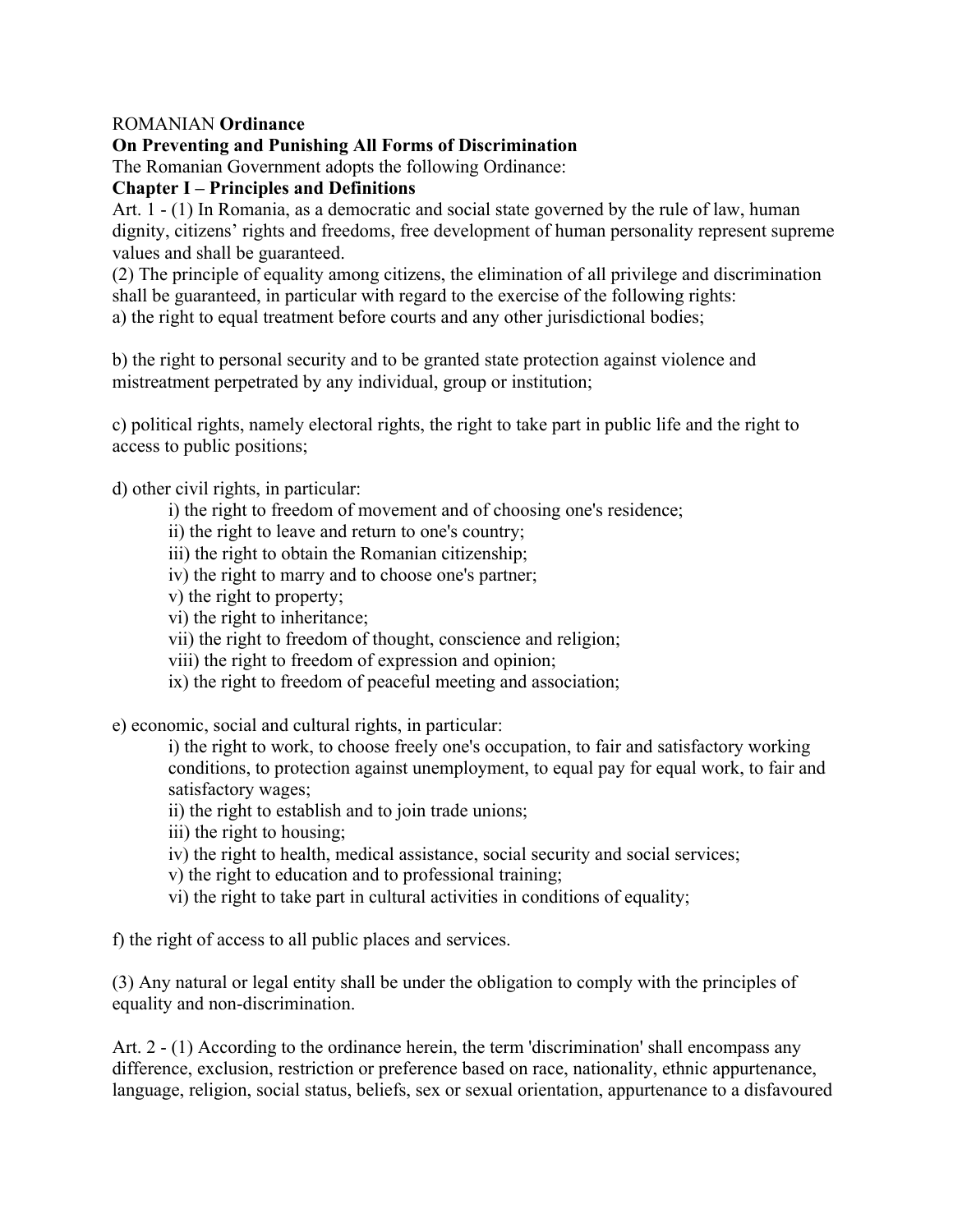category or any other criterion, aiming to or resulting in a restriction or prevention of the equal recognition, use or exercise of human rights and fundamental freedoms in the political, economic, social and cultural field or in any other fields of public life.

(2) Any active or passive behaviour that generates effects liable to favour or disadvantage, in an unjustified manner, a person, a group of persons or a community, or that subjects them to an unjust or degrading treatment, in comparison to other persons, groups of persons or communities, shall trigger contraventional liability, unless it falls under the incidence of criminal law.

(3) Regulations or orders issued by a natural or legal entity, that generates the effects listed in paragraph (2), shall trigger the contraventional liability of the natural or legal entity, unless it fall sunder the incidence of criminal law.

(4) Measures taken by public authorities or by legal entities under private law in favour of a person, a group of persons or a community, aiming to ensure their natural development and the effective achievement of their right to equal opportunities as opposed to other persons, groups of persons or communities, as well as positive measures aiming to protect disfavoured groups, shall not be regarded as discrimination under the ordinance herein.

(5) In accordance with the ordinance herein, the elimination of all forms of discrimination shall be achieved by means of:

a) affirmative action in favour of persons and groups of persons belonging to national minorities, of the communities of national minorities, when they do not enjoy equal opportunities;

b) sanctions instituted against the discriminatory behaviour provided under paragraphs (2) and (3) of the article herein.

Art. 3.- The provisions of the ordinance herein shall be applicable to all public and private natural or legal entities as well as to public institutions with competencies in the following fields:

a) employment conditions, conditions and criteria of recruitment and selection, criteria for promotion, access to all forms and levels of professional orientation, professional training, and refresher courses;

- b) social protection and social security;
- c) public services or other services, access to goods and facilities;
- d) the education system;
- e) enforcement of public peace and order.

Art. 4.- In the sense of the ordinance herein, the term 'disfavoured category' is the category of persons that is either placed in a position of inequality as opposed to the majority of citizens due to their social origin or to a handicap or is faced with rejection and marginalisation due to specific circumstances, such as a chronic non-infectious disease, HIV infection or the status of refugee or asylum-seeker.

### **Chapter II – Special Provisions**

### *Section I. Equality in the economic activity, in terms of employment and profession*

Art. 5 – According to the ordinance herein, conditioning the participation of a person in an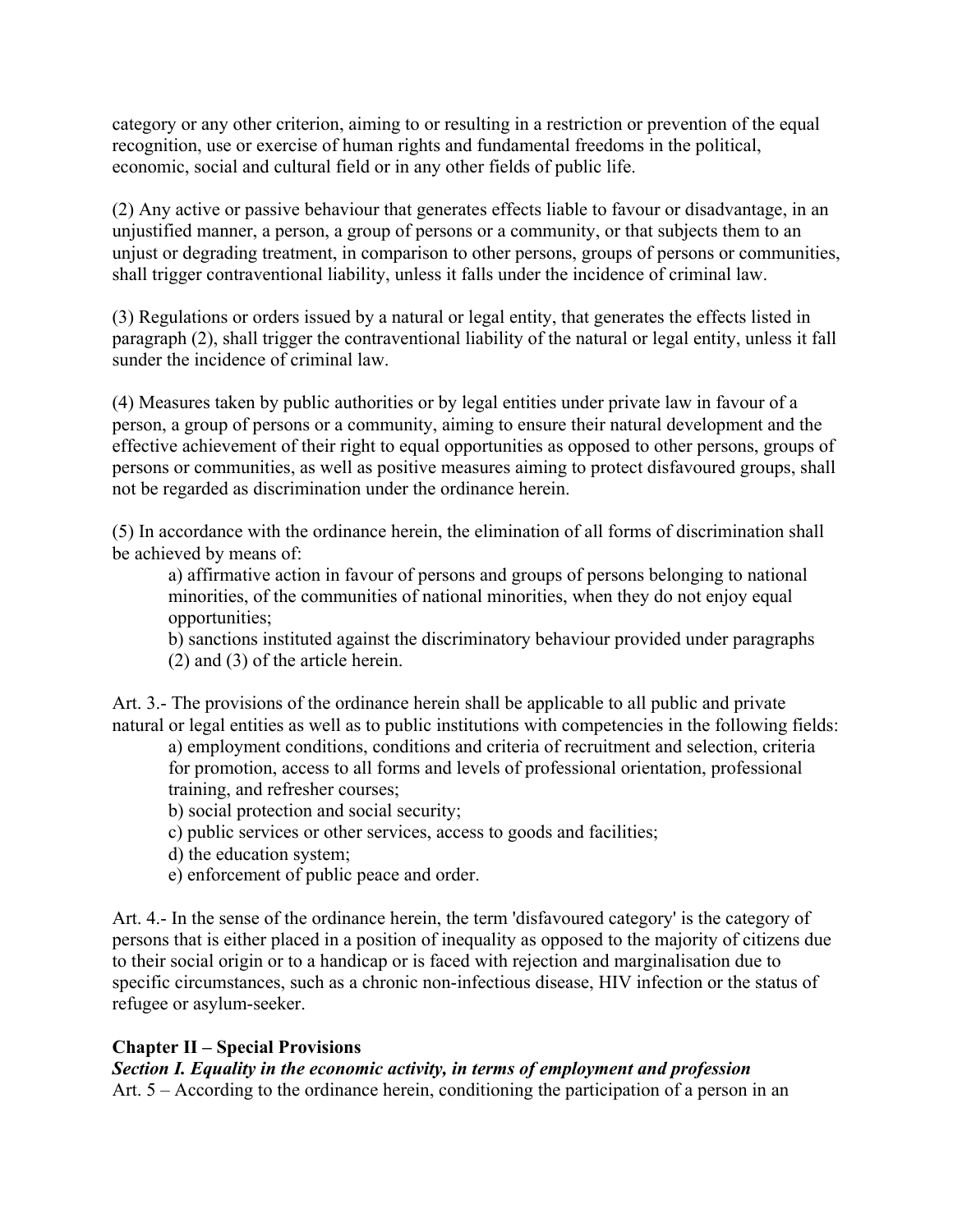economic activity or one's free choice and exercise of a profession on one's appurtenance to a race, nationality, ethnic group, religion, social status, on one's beliefs, sex or sexual orientation, respectively, or on one's appurtenance to a disfavoured category shall constitute an offence. Art. 6 – The following shall constitute offences: discrimination on account of the race, nationality, ethnic group, social status, disfavoured category one belongs to, respectively on account of one's beliefs, sex or sexual orientation in a labour and social protection relation, with respect to:

a) The conclusion, suspension, modification or conclusion of the labour relation;

b) The establishment and modification of job-related duties, of the work place or of the wages;

c) The granting of social rights other than the wages;

d) The professional training, refreshment, conversion or promotion;

e) The enforcement of disciplinary measures;

f) The right to join a trade union and to access to the facilities it ensures;

g) Any other conditions related to the carry out of a job, in accordance with the law in force.

Art. 7 - (1) In accordance with the ordinance herein, the refusal of any legal or natural entity to hire a person on account of the applicant's race, nationality, ethnic appurtenance, religion, social status, beliefs, sex or sexual orientation shall constitute an offence.

(2) If, in any job advertisement or interview, the employer or employer's representative set conditions related to the appurtenance to a race, nationality, ethnic group, religion, sex or sexual orientation, social status or disfavoured category or the applicant's beliefs for filling in a position, except for the situation provided under Art. 2 paragraph 4, this deed shall constitute an offence. (3) Natural or legal entities involved in mediating and distributing work places shall ensure the equal treatment of all applicants, their free and equal access to opportunities to consult the supply and demand of the labour market, to consulting on opportunities to obtain a job or a qualification, and shall refuse to support the employers' discriminatory requirements. All information related to the race, nationality, ethnic appurtenance, sex or sexual orientation of applicants for a job or any other private information shall be confidential.

Art. 8 - Discrimination committed by employers against their employees with regard to the social facilities they grant their employees on account of the employees' appurtenance to a race, nationality, mother tongue, ethnic background, religion, sex, social status, sexual orientation or beliefs shall constitute an offence.

Art. 9 - None of the provisions of articles 5-8 shall be interpreted as a restriction of the employer's right to refuse to hire a person that does not comply with the usual requirements and standards in the field, as long as the refusal does not constitute an act of discrimination under the ordinance herein.

#### *Section II. Access to legal, administrative and health public services, to other services, goods and facilities*

Art. 10 - Under the ordinance herein, the refusal to ensure legal and administrative public services to a natural entity, a group of persons or a legal entity, on account of their appurtenance or to the appurtenance of the management to a race, nationality, ethnic group, religion, social category or disfavoured category, on account of their beliefs, sex or sexual orientation, if the deed does not fall under the incidence of criminal law, shall constitute an offence. Art. 11 - Under the ordinance herein, denying the access of a person or of a group of persons to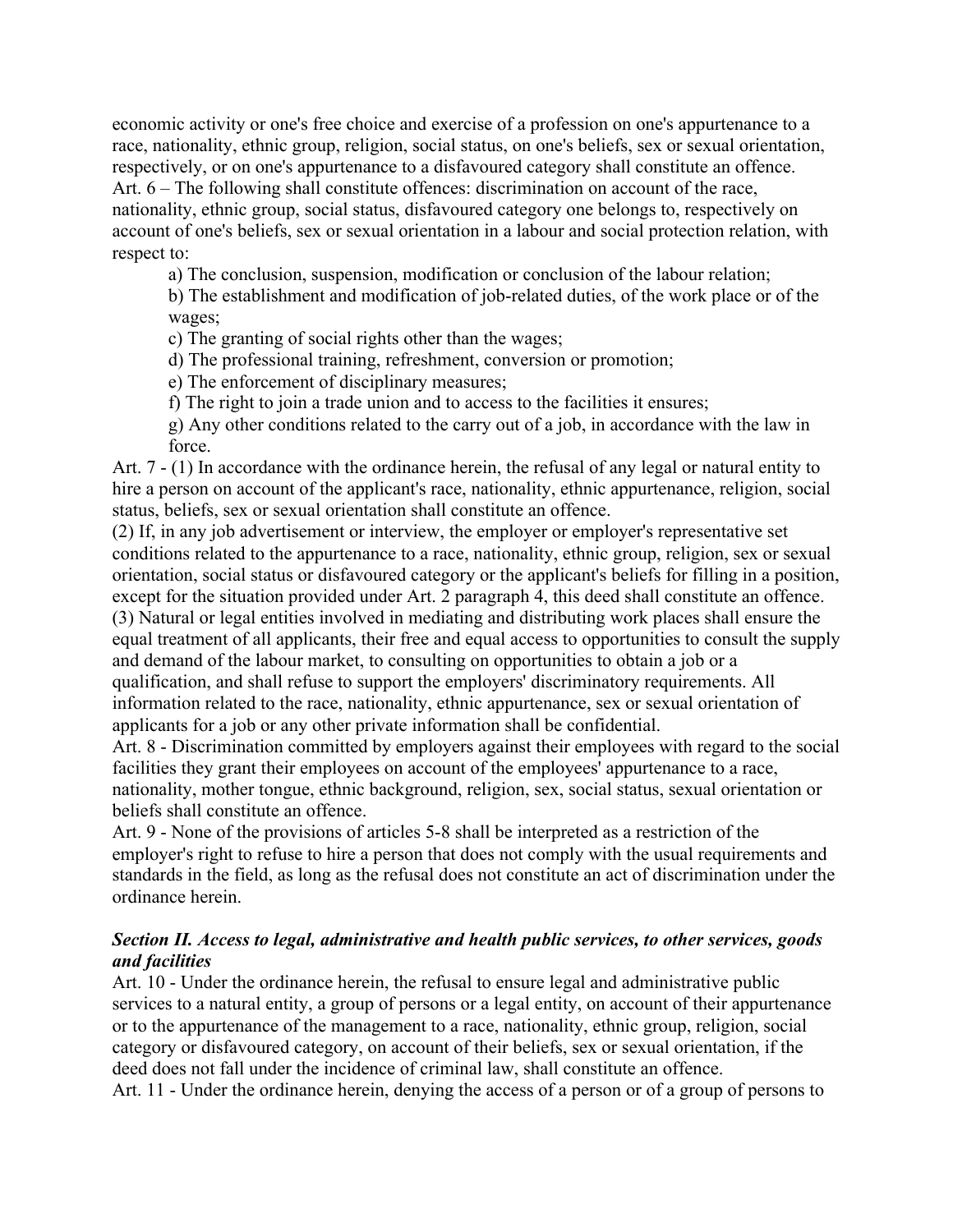public health services (choice of a family doctor, medical assistance, health insurance, first aid and rescue services or other health services) on account of their appurtenance to a race, nationality, ethnic group, religion, social category or to a disfavoured category, on account of their beliefs, sex or sexual orientation, shall constitute an offence.

Art. 12 - Under the ordinance herein, the refusal to sell or rent a plot of land or building for housing purposes, to grant a bank credit or to conclude any other kind of contract with a person or group of persons on account of their appurtenance to a race, nationality, ethnic group, social category or to a disfavoured category, on account of their beliefs, sex or sexual orientation, shall constitute an offence.

Art. 13 - Under the ordinance herein, denying the access of a person or group of persons to the services provided by hotels, theatres, cinemas, libraries, shops, restaurants, bars, discotheques or any other service providers, whether they are public or private property, or by public transportation companies (by plane, ship, train, subway, bus, trolley-bus, tram car, taxi or by any other means of transport) on account of their appurtenance to a race, nationality, ethnic group, religion, social category or to a disadvantaged category, on account of their beliefs, sex or sexual orientation, shall constitute an offence.

Art. 14 - Under the ordinance herein, the refusal to grant a person certain rights or facilities, on account of their appurtenance to a race, nationality, ethnic group, religion, social category or to a disadvantaged category, on account of their beliefs, sex or sexual orientation shall constitute an offence.

#### *Section III. Access to education*

Art. 15 - (1) Under the ordinance herein, denying the access of a person or of a group of persons to the state-owned or private education system of any kind, degree or level, on account of their appurtenance to a race, nationality, ethnic group, religion, social category or to a disadvantaged category, on account of their beliefs, sex or sexual orientation, shall constitute an offence. (2) The provisions of the paragraph above shall be applicable to all stages and levels of education, including admission or enrolment in education institutions and the assessment and examination of students' knowledge.

(3) Under the ordinance herein, requiring a declaration to prove a person's or group's appurtenance to an ethnic group as a condition for access to education in their mother tongue shall constitute an offence. The exception to the rule is the situation when the candidates apply in the secondary and higher education system for places allotted specifically to a certain minority, in which case they must prove their appurtenance to that minority by means of a document issued by a legally established organisation of the respective minority.

(4) The provisions under paragraphs (1), (2) and (3) shall not be interpreted as a restriction of the right of an education institution to deny the application of a person whose knowledge and/or prior results do not meet the required admission standards of that institution, as long as the refusal is not determined by the person's appurtenance to a race, ethnic group, nationality, religion, social category or to a disadvantaged category, by his/her beliefs, sex or sexual orientation.

(5) The provisions under paragraphs (1) and (2) shall not be interpreted as a restriction of the right of education institutions that train personnel employed in worship places to deny the application of a person whose religious status does not meet the requirements established for access to the respective institution.

(6) According to the ordinance herein, any restrictions based on appurtenance to a race,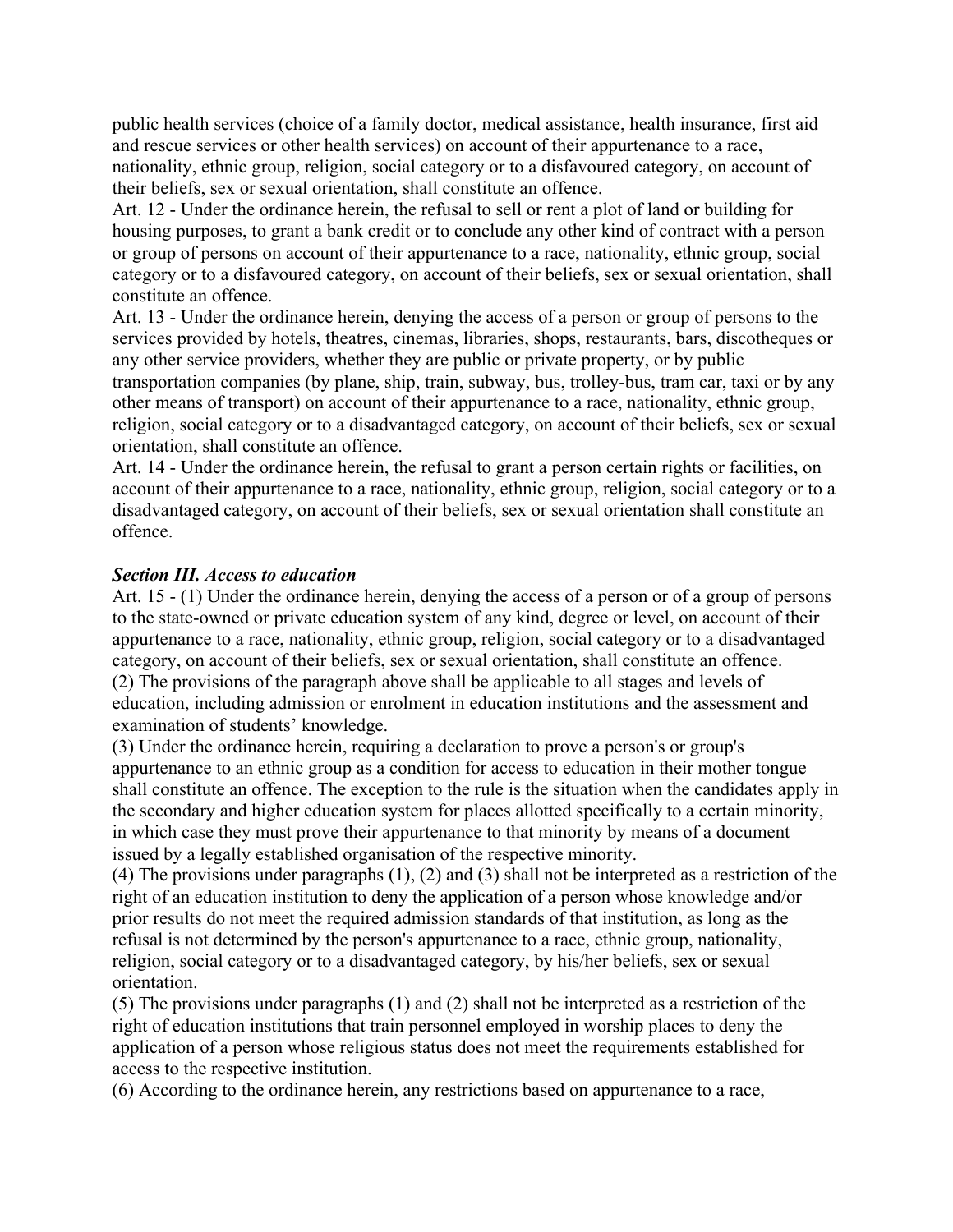nationality, ethnic group, religion, social category or to a disadvantaged category in the establishment and licensing of education institutions set up in accordance with the legal framework in force shall constitute an offence.

### *Section IV. Freedom of movement, choice of residence and access to public places*

Art. 16 - (1) Any threats, constraints, use of force or any other means of assimilation, colonisation or forced movement of persons with a view to modify the ethnic, racial or social composition of a region or of a locality shall constitute an offence.

(2) According to the ordinance herein, any behaviour consisting in forcing a person belonging to a race, nationality, ethnic group or religion, or a community, respectively, to unwillingly leave their residence, deportation or lowering their living standards with a view to determine them to leave their traditional residence shall constitute an offence. Forcing a group of persons belonging to a national minority to leave the area or regions where they live or a group belonging to the majority population to settle in areas or regions inhabited by a population belonging to national minorities shall both represent violations of the ordinance herein.

Art. 17 - (1) Any behaviour aiming to determine a persons or group of persons to move away from a building or neighbourhood or aiming to chase them away on account of their appurtenance to a race, nationality, ethnic group, religion, social category or to a disadvantaged category, on account of their beliefs, sex or sexual orientation, shall constitute an offence. (2) The provision above shall not be interpreted as a restriction of the authorities' right to enforce urbanism plans, as long as the movement is effected under the law, with fair compensation, and the measure is not determined by the person's or group's appurtenance to a race, nationality, ethnic group, religion, social category or to a disadvantaged category, by their beliefs, sex or sexual orientation.

Art. 18 - Under the ordinance herein, denying the access of a person or of a group of persons to public places on account of their appurtenance to a race, nationality, ethnic group, religion, social category or to a disadvantaged category, to their beliefs, sex or sexual orientation shall constitute an offence.

### *Section V. The right to personal dignity*

Art. 197 - Under the ordinance herein, any offending public behaviour, any public behaviour with a nationalistic-chauvinist character, any incitement to racial or national hatred, or any behaviour aiming to prejudice a person's dignity or to create a hostile, degrading, humiliating or offending atmosphere, perpetrated against a person, a group of persons or a community on account of race, nationality, ethnic group, religion, social category or appurtenance to a disadvantaged category, on account of beliefs, sex or sexual orientation shall constitute an offence, unless the deed falls under the incidence of criminal law.

## **Chapter III. Sanctions**

Art. 20 - (1) The offences provided under articles 5-8, 10-14, 15 paragraphs (1), (2), (3), (6), 16, 17 paragraph (1), 18 and 19 of the ordinance herein shall be sanctioned with a lei 500,000 to lei 10,000,000 fine if perpetrated against a natural entity or with a lei 1,000,000 to lei 20,000,000 fine if perpetrated against a group of persons or a community.

(2) The sanctions shall also be applicable to legal entities.

(3) The offences provided under Chapter II shall be found and sanctioned by the members of the National Council for the Prevention of Discrimination. The provisions of Law 32/1968 on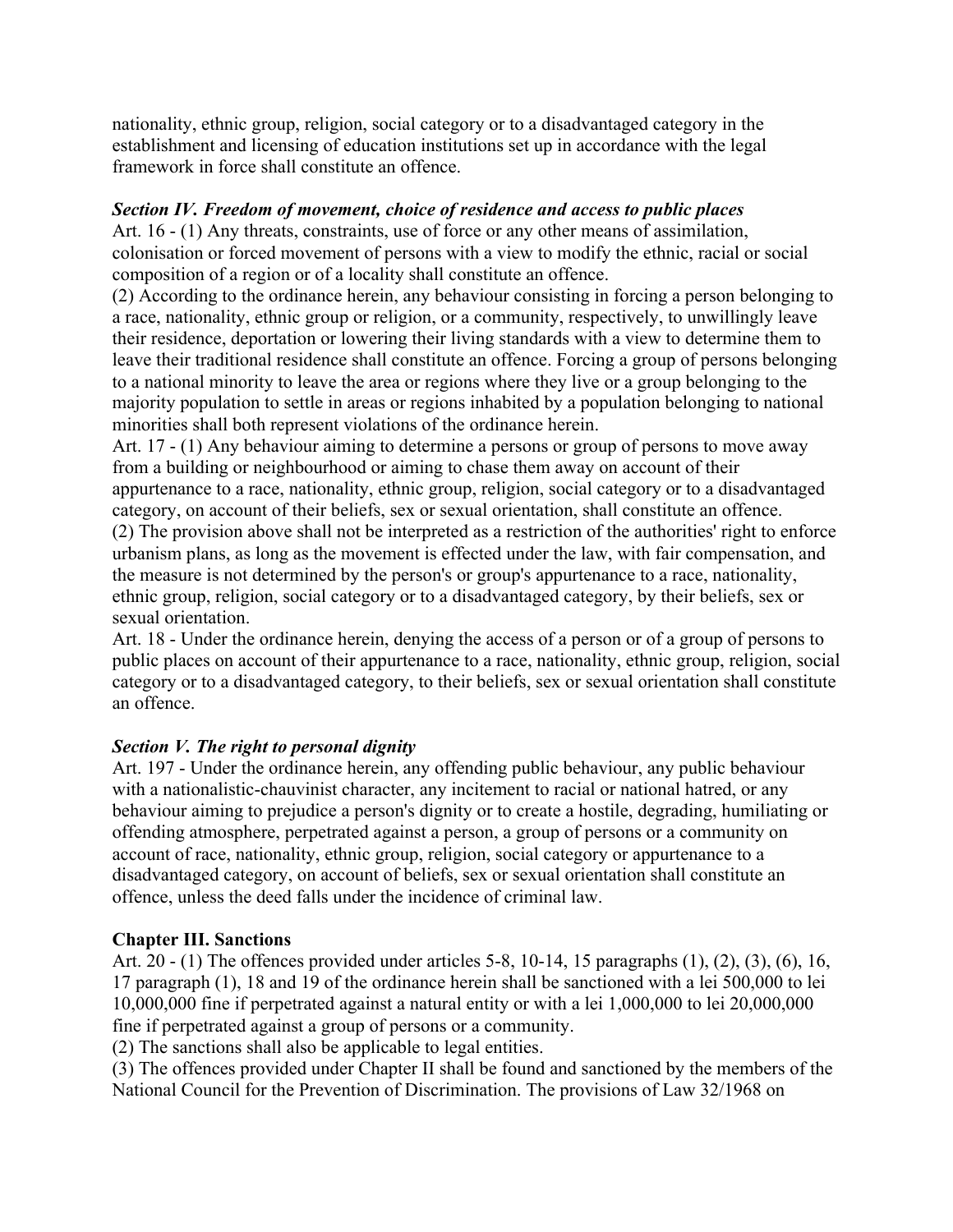Establishing and Sanctioning Offences, with its subsequent modifications and completions, shall be enforced accordingly.

(4) The fines provided in the ordinance herein shall be updated in accordance with the provisions of article 7 of Law 32/1968 on Establishing and Sanctioning Offences, with its subsequent modifications and completions.

Art. 21 - (1) In all cases of discrimination provided by the ordinance herein, the persons discriminated against shall be entitled to claim damages, proportionally with the prejudice, as well as to the re-establishment of the situation prior to the discrimination or to the annulment of the situation created by discrimination, in accordance with common law.

(2) The claim for damages shall be exempted from judicial taxes.

(3) Upon request, the court can order that the competent authorities withdraw the licence of legal entities that significantly prejudice the society by means of a discriminatory action or, although have caused a minor prejudice, repeatedly violate the provisions of the law herein.

Art. 22 - (1) Human rights non-governmental organisations can appear in court as parties in cases involving discriminations pertaining to their field of activity and which that prejudice a community or a group of persons.

(2) The organisations provided in the above paragraph can also appear in court as parties in cases involving discrimination that prejudice a natural entity, if the latter delegates the organisation to that effect.

### **Chapter IV - Final Provisions**

Art. 23.-(1) The National Council for the Prevention of Discrimination shall be established as a specialised body of central public administration subordinated to the Government within 60 days since the publication of the ordinance herein in the Romanian Official Gazette.

Art. 24 - The law herein shall come into force within 60 days since its publication in the Romanian Official Gazette.

PRIME MINISTER,

## MUGUR CONSTANTIN ISARESCU

Law No. 48/2002 (16/1/2002) On the Prevention and Sanction of All Forms of Discrimination –(Ordinance amendments n. 431/2000)

This Act, which adopts and substantially amends a previous Government Ordinance, proclaims the principle of equality between all citizens and the prohibition of all discrimination, notably those based on gender (art.1 and art. 2). Article 1 provides that the principle of equality between citizens is guaranteed in a certain number of fields, among which is included the right to be protected against any violence or abuse, the right to inherit, and the right to an equal pay for an equal work

Gender discrimination is defined as any differentiation, exclusion restriction or preference based on sex (art. 2(1).). Article 2(4) however adds that the following do not constitute discrimination:

a. measures taken by public authorities or private persons in favour of a person, a group of persons or of a community, and aiming to ensure their natural development and the effective achievement of their right to equal opportunities, as opposed to other persons, groups of persons or communities;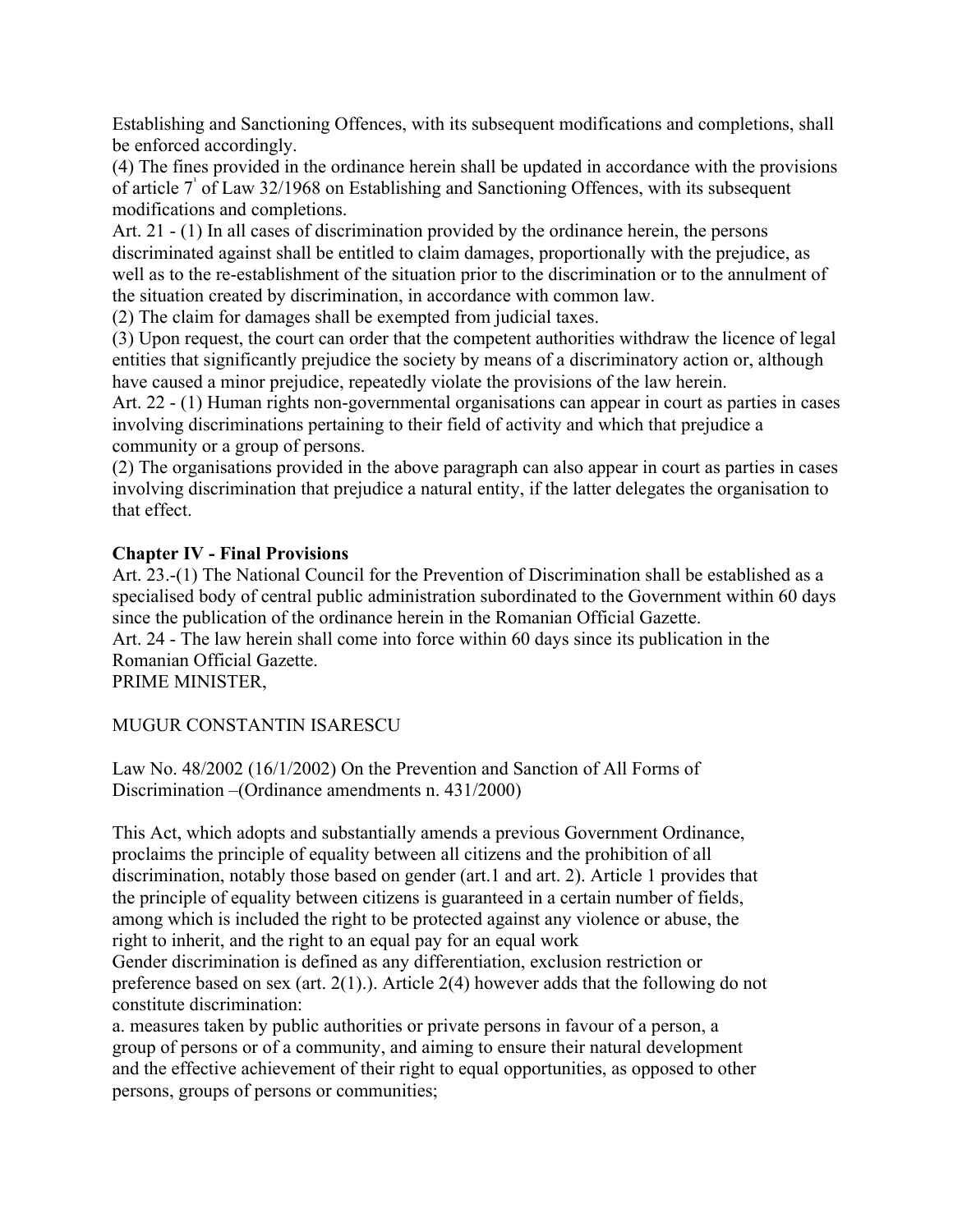b. positive measures aiming to protect disfavoured groups.

Article 2(5) states that the elimination of all forms of discriminations is realized through the adoption of special measures of protection for those who do not enjoy equal opportunities, and through sanctions against discriminatory behaviours enumerated in the Act.

The Act applies, according to Article 3, to all natural and legal persons, public or private, and its scope includes:

a. employment conditions;

b. recruitment and promotion criteria;

c. access to all levels of professional orientation, refresher courses and professional training;

d. social protection and social security;

e. public services or other services, access to good and facilities;

f. education system; and,

g. enforcement of public peace and order.

Act No. 48/2002 also gives a list of fields where gender discrimination is prohibited: a. Equal employment opportunities: exercise of an economic activity or of a profession

(Art. 5); work relations and social care (Art. 6); hiring conditions (in this respect,

employment agencies shall ensure free and equal access to all job advertisements, Art. 7); right to social security benefits (Art. 8).

 $\mathfrak{D}$ 

b. Access to administrative, legal, health, and other public services, to goods and facilities (Art. 10).

c. Access to education (Art. 15)

d. Freedom to choose one's residence (Art. 17)

e. Access to public places (Art. 18)

f. Lastly, art. 19 prohibits behaviours which offend the dignity or create an intimidating, hostile, degrading or offending atmosphere on the basis of one's gender.

Infractions of Act No. 48/2002 are punishable by fines ranging from 1 million lei to 10 million lei if the discrimination affects a natural person; from 2 million lei to 20 million lei, if the discrimination affects a group of persons. In addition, discrimination victims are entitled to an indemnity proportionate to the damage sustained, as well as to the restoration of the status quo ante or the annulment of the situation created by the discrimination (Art. 20).

According to Article 22, NGOs operating in the Human Rights field can institute proceedings where discrimination against a community or group of persons is alleged in their field of activity. They can also represent a natural person who is the victim of discrimination.

# **Romania's Anti- Discrimination Law Amended**

18 May 2007

On 14 July 2006, the Romanian government adopted a law amending Ordinance No. 137/ 2000; the Romanian Government Ordinance on Preventing and Punishing All Forms of Discrimination.